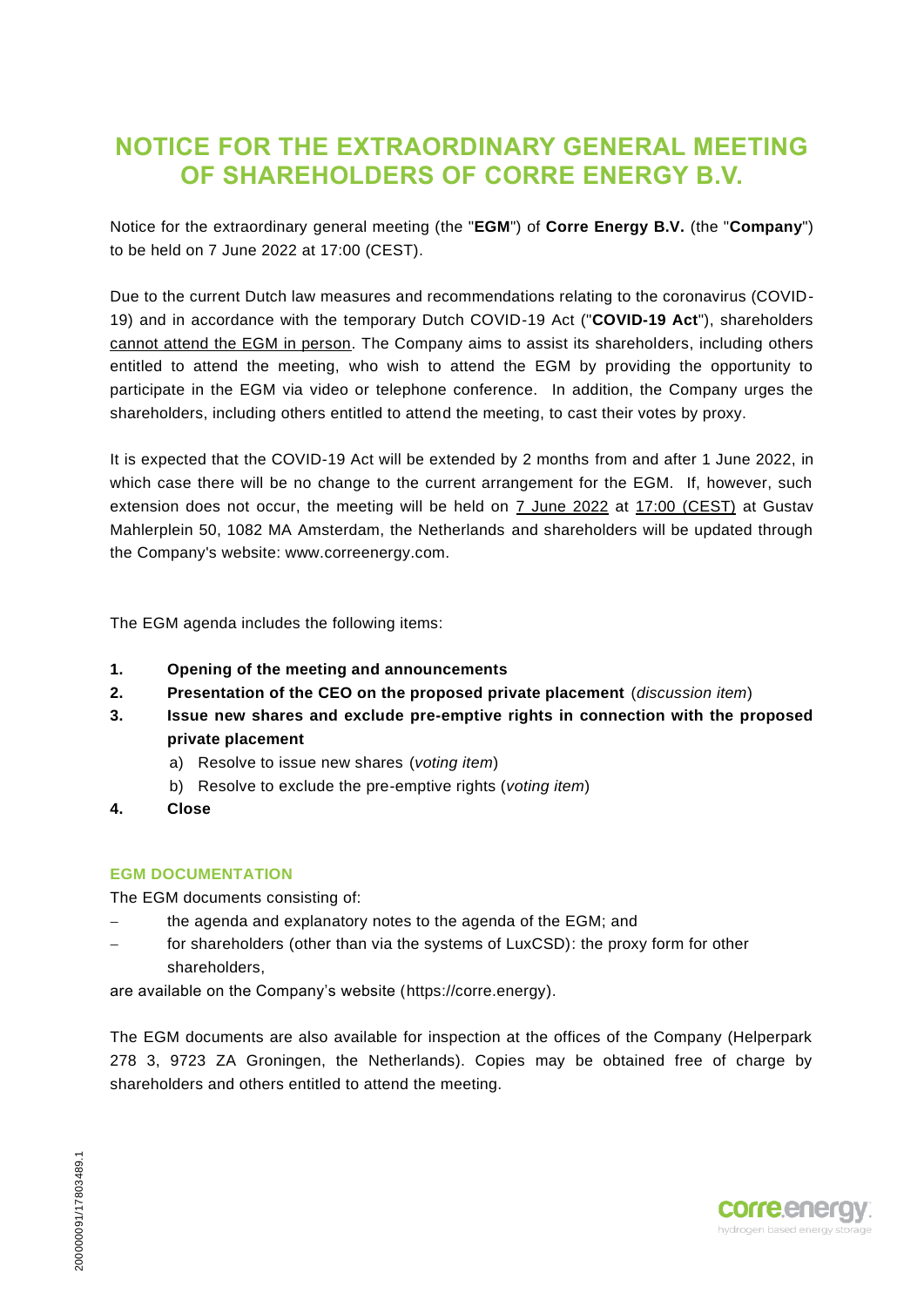# INFORMATION FOR SHAREHOLDERS

## 1. COVID-19 and virtual meeting

Shareholders and others entitled to attend the meeting cannot attend the EGM in person due to the measures of the Dutch government related to the coronavirus (COVID-19) and in accordance with the COVID-19 Act.

## 2. Record date

The Board has determined that holders of shares on 30 May 2022 (the "**Record Date**") and who are registered as such in one of the (sub)registers designated by the Board, have the right to attend the EGM and exercise their voting rights in accordance with the number of shares thereof held at the Record Date. The designated (sub)registers are the administration records of the intermediaries within the meaning of Law of 22 January 2021 modifying the Law of 5 April 1993 on the financial sector and the Law of 6 April 2013 on dematerialised securities – being the securities settlement system operated by LuxCSD S.A. – and the register of shareholders of the Company.

## 3. Shareholders holding shares through the systems of LuxCSD

Shareholders holding shares through the systems of LuxCSD may cast their votes by sending the votes to BIL (Banque Internationale à Luxembourg SA) (the "**Agent**") by electronic way through a shareholder custodian bank and the Clearing System LuxCSD and is to be received no later than 12:00 CEST on 6 June 2022.

## 4. Voting by shareholders (other than via the systems of LuxCSD) by using a form of proxy

Shareholders of the Company (other than via the systems of LuxCSD) at the Record Date (as set out in note 2 above) who wish to vote are urged to deposit a duly completed and signed proxy form (including voting instructions). The duly signed proxy form is to be received by the Company by email (cosec@corre.energy) no later than 17:00 CEST on 6 June 2022.

An instrument appointing a proxy must be in writing in any usual form executed under the hand of the relevant member or his duly appointed attorney.

To be effective, the form of proxy must be:

- a) completed and duly signed; and
- b) delivered to Corre Energy B.V., for the attention of the Chair, by e-mail to cosec@corre.energy by no later than 17:00 CEST on 6 June 2022.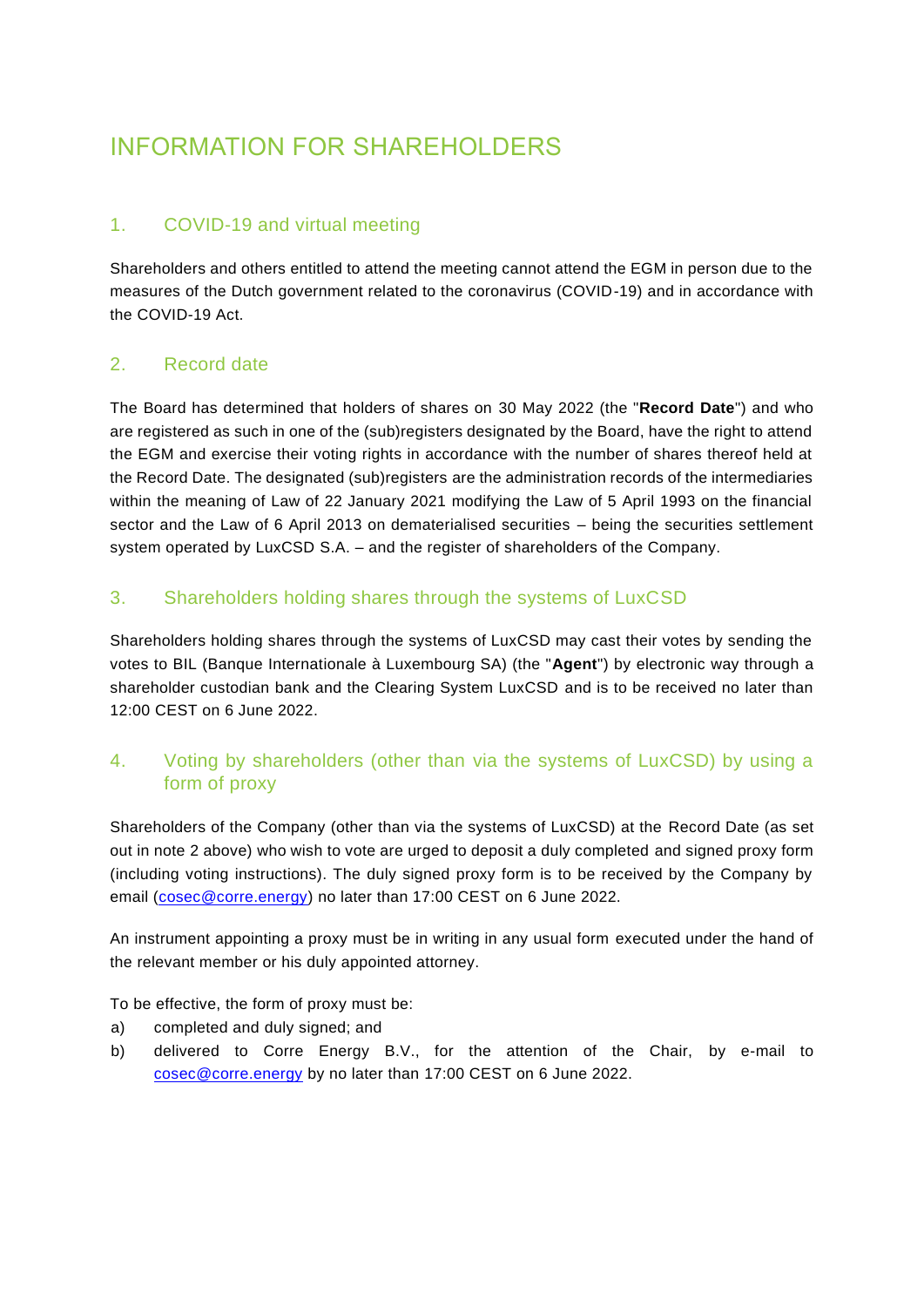Any power of attorney or any other authority under which the proxy form is signed (or a duly certified copy of such power or authority) must be included with the proxy form.

In connection with the COVID-19 measures and in order to protect the health and safety of all our shareholders, you can only appoint the Chair or Ms. Naomi Bailey (Company Secretary) as your proxy. The Chair or Ms Bailey (as the case may be) are bound to vote in accordance with your clear instructions. If no clear voting instructions are given on your form of proxy, please note that the Chair or Ms. Naomi Bailey respectively will exercise his or her rights as proxy to vote in favour of all of the resolutions. If you do not want to vote in favour of all of the resolutions, please indicate this clearly on your form of proxy.

You may not appoint more than one proxy to exercise rights attached to any one share. When two or more valid but different appointments of proxy are delivered or received for the same share for use at the same meeting, the one which is last validly delivered or received (regardless of it date or the date of its execution) shall be treated as replacing and revoking the other or others as regards that share. If the Company is unable to determine which appointment was last validly delivered or received, none of them shall be treated as valid in respect of that share.

## 5. Virtual attendance

The Company wishes to assist its shareholders, including others entitled to attend the meeting, to attend the EGM electronically by providing an adequate opportunity to follow the meeting.

In order to obtain entry to the meeting and to be able to exercise the rights attached to registered shares, the holders thereof must confirm their attendance in writing to the Company. Their registration is to be received by the Company at [cosec@corre.energy](mailto:cosec@corre.energy) no later than 12:00 CEST on 6 June 2022. Upon registration and the request of virtual attendance a shareholder and other persons entitled to attend the EGM will receive an email with a link to login for the EGM. After successful login the shareholder and other persons entitled to attend the EGM is automatically logged into the meeting.

Shareholders, including others entitled to virtually attend the meeting, will be able to log in for (virtual) admission to the meeting on 7 June 2022 at 17:00 CEST.

#### 6. Publication of information in advance of the EGM

A copy of this notice can be accessed on the Company's investor relations website https://corre.energy.

#### 7. Right to ask questions

At the EGM the Company will answer any question that a member attending the EGM asks relating to the business being dealt with at the EGM. Shareholders and other persons entitled to attend the EGM can submit questions prior to the EGM. The Company may summarise and bundle questions thematically or set further conditions to facilitate the smooth running of the EGM. Any question